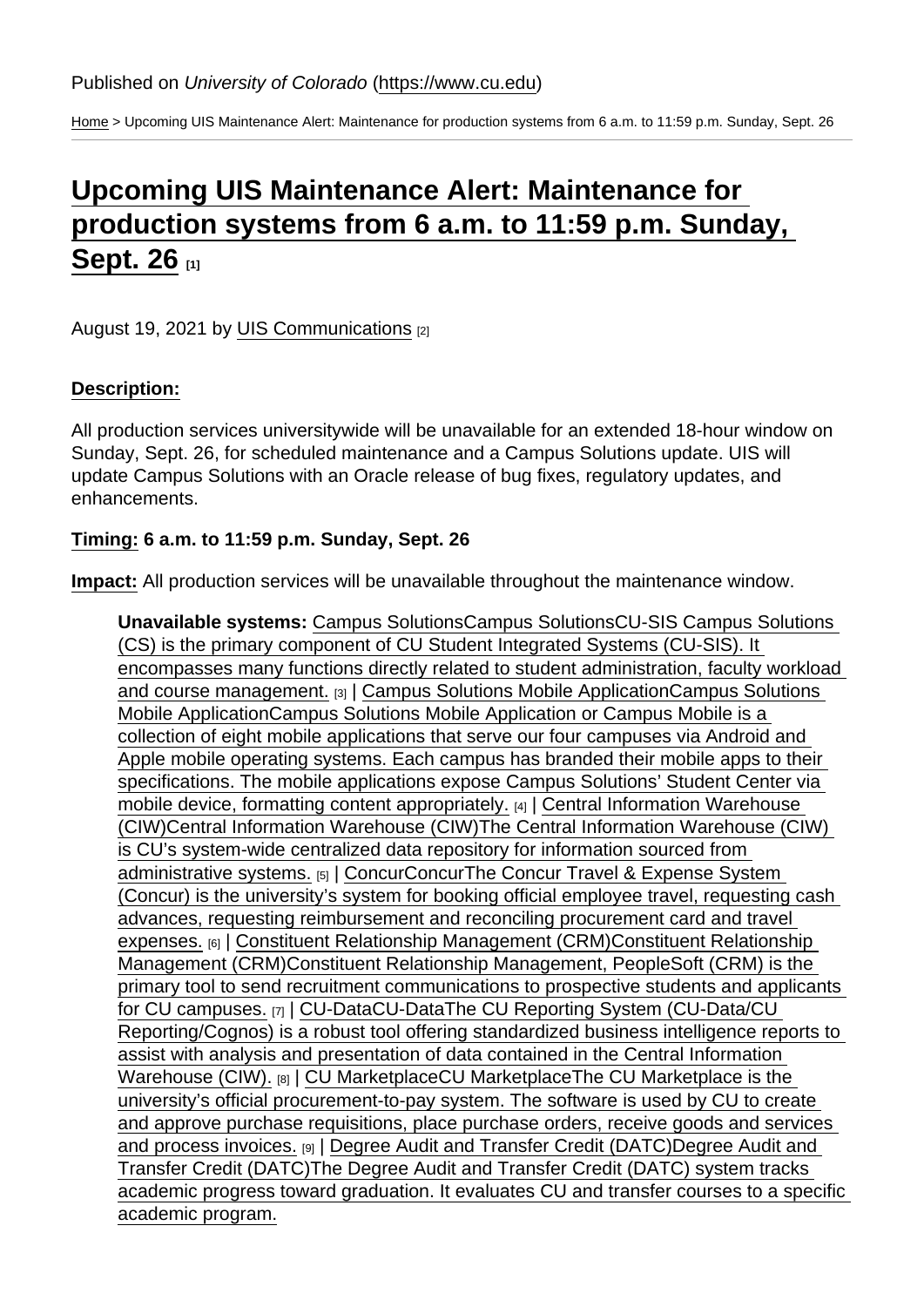[10] | [Enterprise Portal](https://www.cu.edu/uis-glossary/enterprise-portal)Enterprise PortalEnterprise Portal is the main point of entry for selfservice applications for students, faculty and staff. It is sometimes called CU Resources, MyCUInfo, myUCCS Portal or CU Access. [11] | [eRA InfoEd applicatione](https://www.cu.edu/uis-glossary/era-infoed-application)RA InfoEd applicationInfoEd is an electronic research portal system used to manage the research lifecycle, from start to finish. [12] | [eRAe](https://www.cu.edu/uis-glossary/era)RAThe Electronic Research and Administration (eRA) system automates processes the university uses to apply for research grants and other funding. The interface with HCM shares information related to payroll, benefits and other activities. [13] (interface with the HCM system only) | [FINF](https://www.cu.edu/uis-glossary/fin)INThe PeopleSoft Finance System (FIN) is a Web-based application that allows CU employees to perform the tasks needed to manage financial information. [14] | [HCM](https://www.cu.edu/uis-glossary/hcm)HCMHuman Capital Management (HCM) software is used for core human resources, payroll and benefits, and other HR-related activities. [15] [HireRightH](https://www.cu.edu/uis-glossary/hireright-i-9-and-e-verify)ireRight I-9 and E-verifyHireRight's I-9 Solution satisfies U.S. Citizenship and Immigration Services requirements related to the electronic creation, signature, retention and security of the Form I-9. This paperless process enables users to create, view, download, store and print the Form I-9, as well as management reports, on-demand. It also performs the E-Verify portion of the process. [16] | [International Tax NavigatorI](https://www.cu.edu/uis-glossary/international-tax-navigator)nternational Tax NavigatorThe International Tax Navigator application is used for tax treaty administration and annual 1042-S tax reporting for international employees, students and vendors. [17] | [ImageNowI](https://www.cu.edu/uis-glossary/imagenow)mageNow ImageNow software enables users to secure and access business content in any format across its entire lifecycle for instant, precise visibility within a business process. [18] | [Integration Gateway](https://www.cu.edu/uis-glossary/integration-gateway)Integration GatewayIntegration gateway is a platform that manages the receipt and delivery of messages passed among systems through PeopleSoft Integration Broker. [19] | [LegalFilesL](https://www.cu.edu/uis-glossary/legalfiles)egalFilesLegalFiles combines case/matter management and office management tools into one unified commercial, off-the-shelf system. [20] [|LinkedIn LearningL](https://www.cu.edu/uis-glossary/linkedin-learning)inkedIn LearningLinkedIn Learning provides an online library of nearly 25,000 instructional videos covering the latest software, creative and business skills. [21]| [My LeaveM](https://www.cu.edu/uis-glossary/my-leave)y LeaveMy Leave is used to collect, review and approve employee time and leave information. [22] | [OnBaseO](https://www.cu.edu/uis-glossary/onbase)nBaseOnBase is a document management solution that secures business content in a centralized, secure location that is easily accessed from any device or location. [23] (direct access and Unity Client) | [Parchment](https://www.cu.edu/uis-glossary/parchment)ParchmentParchment is a digital credential service, allowing learners, academic institutions, and employers to request, verify and share credentials. [24] | [Phire](https://www.cu.edu/uis-glossary/phire) PhirePeopleSoft's Phire Architect tool automates file and application migrations and helps manage application development change requests. [25] | R25 | Secure Enterprise Search (SES) | [Secure File Transfer Protocol](https://www.cu.edu/uis-glossary/secure-file-transfer-protocol)Secure File Transfer ProtocolThis system used for the transfer of computer files between a client and server on a computer network. [26] | [SharePointS](https://www.cu.edu/uis-glossary/sharepoint)harePointSharePoint is a web-based collaborative platform that integrates with Microsoft Office. It is primarily a document management and storage system, but the product is configurable and usage can vary substantially among different teams and departments. [27] [SkillsoftS](https://www.cu.edu/uis-glossary/skillsoft)killsoftSkillsoft is an online learning management system that offers CU custom training, instructor-led training courses and books. [28] | [Sunapsis](https://www.cu.edu/uis-glossary/sunapsis)SunapsisThe Sunapsis application is used by campus International Education and Admissions offices to report and track foreign national students and scholars from around the globe and help keep them engaged in learning at CU. [29] | [TeamMate](https://www.cu.edu/uis-glossary/teammate) TeamMateTeamMate Audit is a comprehensive audit management system designed to help auditors and audit department leadership manage all aspects of the audit process. [30] | [Terminal Servers](https://www.cu.edu/uis-glossary/developer-terminal-server-services)Developer Terminal Server ServicesDeveloper terminal server services is remote desktop access to specific servers allowing multiple developers access for the purpose of doing development work.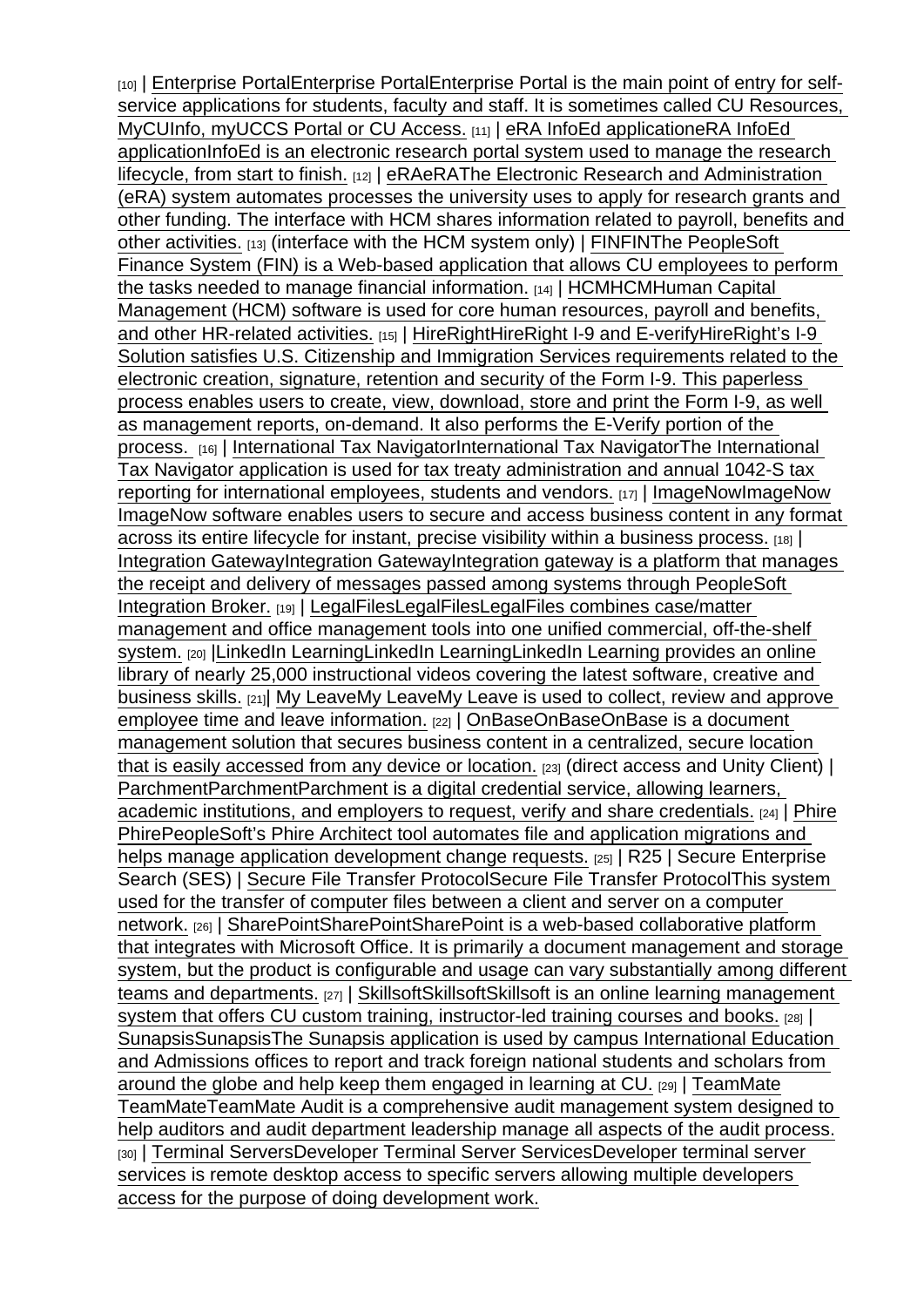$_{[31]}$  | [TTO Portal](https://www.cu.edu/uis-glossary/tto-portal)TTO PortalThe technology transfer office (TTO) portal is an application used to track patents. [32] | [Web Peformance Monitoring](https://www.cu.edu/uis-glossary/web-performance-monitoring)Web Performance Monitoring Automatically monitors web-based internal and external applications for performance issues, such transaction responsiveness, speed and bottlenecks, to ensure optimal performance for end users. [33]

Available 1800 Grant and Production services: [1800 Grant File and Print Services](https://www.cu.edu/uis-glossary/1800-grant-file-and-print-services) 1800 Grant File and Print ServicesThe file and print services at the CU System office at 1800 Grant St. [34] | [1800 Grant VDIs1](https://www.cu.edu/uis-glossary/1800-grant-vdis)800 Grant VDIsVirtual desktop infrastructure (VDI) is virtualization technology that hosts a desktop operating system on a centralized server in a data center. [35] | [1800 Grant Phones1](https://www.cu.edu/uis-glossary/1800-grant-phones)800 Grant PhonesThe phone system used at the CU System office at 1800 Grant St. [36] | [CherwellC](https://www.cu.edu/uis-glossary/cherwell)herwellCherwell Service Management is a platform that enables delivery of efficient services, allows for the automation of business processes and workflows, and service desk functionality. [37] | [cu.edu email](https://www.cu.edu/uis-glossary/cuedu-email)cu.edu emailThe email system used at the CU. [38] | [Law ToolboxL](https://www.cu.edu/uis-glossary/law-toolbox)aw ToolboxLaw Toolbox is an integration into Microsoft Office that automates deadlines and rule changes. [39] | [Wired and Wireless network for 1800 Grant](https://www.cu.edu/uis-glossary/wired-and-wireless-network-1800-grant)Wired and Wireless network for 1800 GrantThe wired and wireless internet network at the CU System office at 1800 Grant St. [40] | [VPN](https://www.cu.edu/uis-glossary/vpn)VPNVirtual Private Network (VPN) is a connection method used to add security and privacy to private and public networks. [41]

All non-production services will be available.

Not sure if you use these systems? Visit the [UIS Glossary](https://www.cu.edu/uis/maintenance-matters-blog/glossary)  $[42]$  for details on each application.

More information:

- The [Business Calendar](https://sp.cu.edu/UIS/Lists/Business Calendar/calendar.aspx) [43] highlights future maintenance window dates and times.
- The [UIS Maintenance Matters Blog](https://www.cu.edu/blog/uis-service-alerts) [44] details upcoming UIS service maintenance events.

Thank you for your cooperation as we complete this necessary maintenance work.

[production](https://www.cu.edu/blog/maintenance-matters/tag/production)  $[45]$ , [planned maintenance](https://www.cu.edu/blog/maintenance-matters/tag/planned-maintenance)  $[46]$ Display Title: Upcoming UIS Maintenance Alert: Maintenance for production systems from 6 a.m. to 11:59 p.m. Sunday, Sept. 26 Send email when Published: Yes

Source URL: https://www.cu.edu/blog/maintenance-matters/upcoming-uis-maintenance-alertmaintenance-production-systems-6-am-1159-1

Links

[1] https://www.cu.edu/blog/maintenance-matters/upcoming-uis-maintenance-alert-maintenanceproduction-systems-6-am-1159-1

[2] https://www.cu.edu/blog/maintenance-matters/author/28671

[3] https://www.cu.edu/uis-glossary/campus-solutions

[4] https://www.cu.edu/uis-glossary/campus-solutions-mobile-application

[5] https://www.cu.edu/uis-glossary/central-information-warehouse-ciw